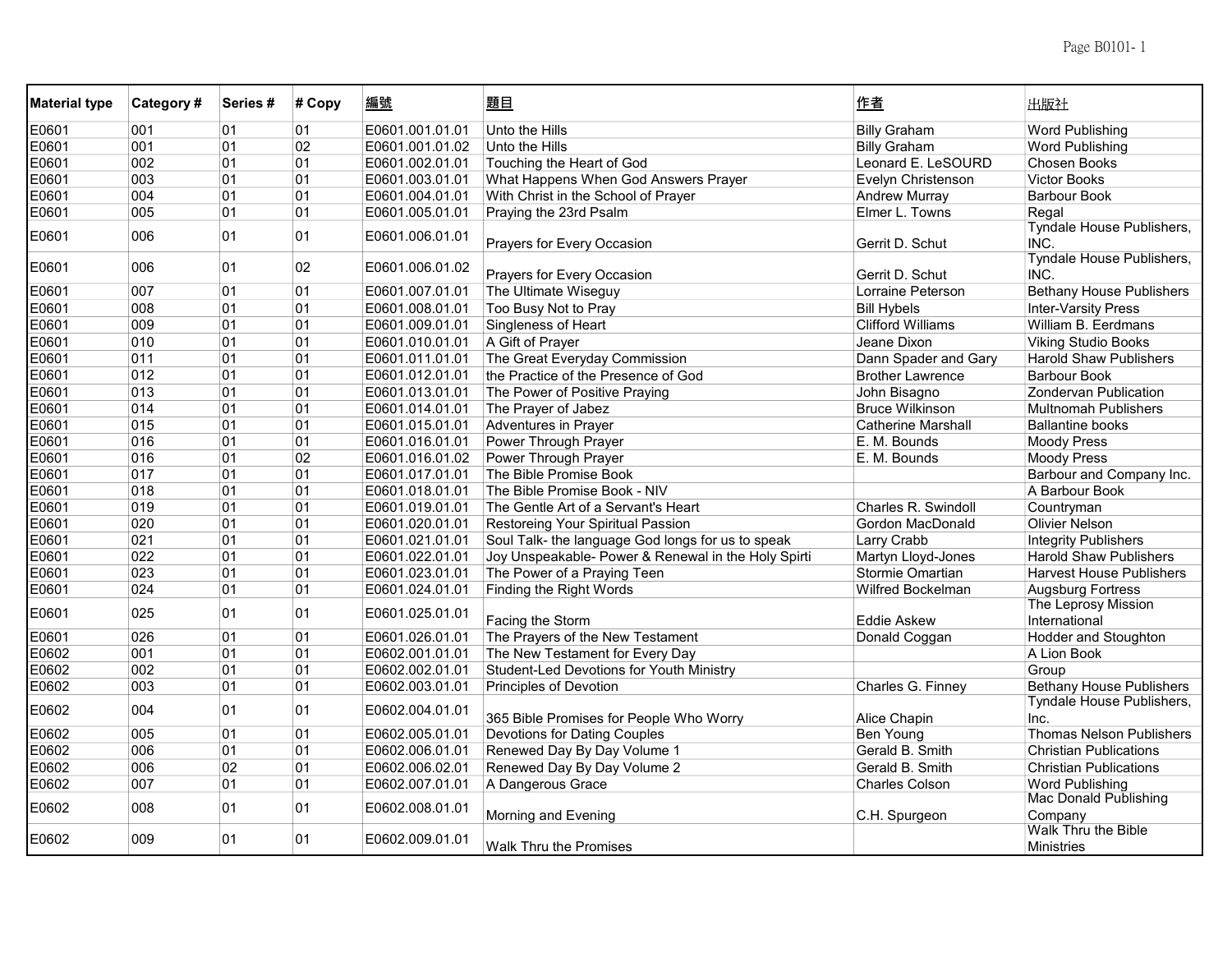| E0602 | 010        | 01       | 01       | E0602.010.01.01 | The Practice of Godliness                          | Jerry Bridges                    | Navpress                                                           |
|-------|------------|----------|----------|-----------------|----------------------------------------------------|----------------------------------|--------------------------------------------------------------------|
| E0602 | 011        | 01       | 01       | E0602.011.01.01 | Lord I Need Grace to Make It                       | <b>Kay Arthur</b>                | <b>Multnomah Books</b>                                             |
| E0602 | 012        | 01       | 01       | E0602.012.01.01 | Lord Heal My Hurts                                 | Kay Arthur                       | <b>Multnomah Books</b>                                             |
| E0602 | 013        | 01       | 01       | E0602.013.01.01 | Lord Where Are You?                                | Kay Arthur                       | Multnomah Books                                                    |
| E0602 | 014        | 01       | 01       | E0602.014.01.01 | Run with the Horses                                | Eugene H. Peterson               | <b>Inter-Varsity Press</b>                                         |
| E0602 | 014        | 01       | 02       | E0602.014.01.02 | Run with the Horses                                | Eugene H. Peterson               | InterVarsity Press                                                 |
| E0602 | 015        | 01       | 01       | E0602.015.01.01 |                                                    | Don Cousins & Judson             | <b>Zondervan Publishing</b>                                        |
|       |            |          |          |                 | Impacting Your World                               | Poling                           | House                                                              |
| E0602 | 016        | 01       | 01       | E0602.016.01.01 | Living on the Mountain                             | Roger C. Palms                   | Fleming H Revell Co.                                               |
| E0602 | 017        | 01       | 01       | E0602.017.01.01 | Give Thanks with a Grateful Heart                  |                                  | <b>Integrity Publishers</b>                                        |
| E0602 | 018        | 01       | 01       | E0602.018.01.01 | I've Just Seen Jesus                               | Sandi Patty & Larnelle<br>Harris |                                                                    |
| E0602 | 019        | 01       | 01       | E0602.019.01.01 | Growth - training vs trying                        | John Ortberg                     | Zondervan                                                          |
| E0602 | 019        | 02       | 01       | E0602.019.02.01 | Fully Devoted - Living each day, in Jesus name     | John Ortberg                     | Zondervan                                                          |
| E0602 | 019        | 03       | 01       | E0602.019.03.01 | Group - the life-giving power of community         | John Ortberg                     | Zondervan                                                          |
| E0602 | 019        | 04       | 01       | E0602.019.04.01 | Gifts- the joy of serving God                      | John Ortberg                     | Zondervan                                                          |
| E0602 | 019        | 05       | 01       | E0602.019.05.01 | Giving - unlocking the heart of good stewardship   | John Ortberg                     | Zondervan                                                          |
| E0602 | 020        | 01       | 01       | E0602.020.01.01 | 40 days in the Word                                | <b>Rick Warren</b>               | Saddleback Resources                                               |
| E0602 | 021        | 01       | 01       | E0602.021.01.01 | THE POWER OF PRAYER                                | <b>ANITA YEUNG</b>               | CCI                                                                |
| E0602 | 022        | 01       | 01       | E0602.022.01.01 | ONCE A DAY-DEVOTIONAL FOR WOMEN                    | THE LIVINGSTONE CORP ZONDERVAN   |                                                                    |
| E0602 | 023        | 01       | 01       | E0602.023.01.01 | THE GENESIS RECORD                                 | <b>HENRY M. MORRIS</b>           | <b>BAKER BOOK HOUSE</b>                                            |
| E0602 | 024        | 01       | 01       | E0602.024.01.01 | <b>DISCIPLINES 2013</b>                            | THE UPPER ROOM                   | <b>NASHVILL</b>                                                    |
| E0602 | 025        | 01       | 01       | E0602.025.01.01 | <b>FUEL - 10 MINS DEVOTIONS</b>                    | <b>JOE WHITE</b>                 | <b>TYNDALE</b>                                                     |
|       | 001        | 01       | 01       |                 |                                                    | <b>Charles Colson and Nancy</b>  | <b>Tyndale House Publishers</b>                                    |
| E0604 |            |          |          | E0604.001.01.01 | How Now Shall We Live?                             | Pearcey                          | Inc.                                                               |
| E0604 | 002        | 01       | 01       | E0604.002.01.01 | Facing Death and the Life After                    | <b>Billy Graham</b>              | <b>Zondervan Publishing</b><br>House                               |
| E0604 | 002        | 01       | 02       | E0604.002.01.02 |                                                    |                                  | <b>Zondervan Publishing</b>                                        |
|       |            |          |          |                 | Facing Death and the Life After                    | <b>Billy Graham</b>              | House                                                              |
| E0604 | 003        | 01       | 01       | E0604.003.01.01 | No Wonder They Call Him The Savior                 | Max Lucado                       | <b>Multnomah Publishers</b>                                        |
| E0604 | 004        | 01       | 01       | E0604.004.01.01 |                                                    | Dr. Henry Cloud Dr. John         | Zendervan Publishing                                               |
|       |            |          |          |                 | Boundarines When to say Yes When to say No to Take | Townsend                         | House                                                              |
| E0604 | 005        | 01       | 01       | E0604.005.01.01 |                                                    |                                  | <b>Zondervan Publishing</b>                                        |
|       |            |          |          |                 | The Jesus I Never Knew                             | Philip Yancey                    | House                                                              |
| E0604 | 006        | 01       | 01       | E0604.006.01.01 |                                                    | Tim Lahaye & David               |                                                                    |
|       |            |          |          |                 | Mind Siege                                         | Noebel                           | <b>Word Publishing</b>                                             |
| E0604 | 007<br>008 | 01<br>01 | 01<br>01 | E0604.007.01.01 | Patches of Godlight                                | Jan Karon                        | <b>Viking Studio Books</b>                                         |
| E0604 |            |          |          | E0604.008.01.01 | The Kingdom of God Is A Party                      | Tony Campolo                     | <b>Word Publishing</b>                                             |
| E0604 | 009        | 01       | 01       | E0604.009.01.01 | The Bondage Breaker                                | Neil T. Anderson                 | <b>Harvest House Publishers</b><br><b>HarperCollins Publishers</b> |
| E0604 | 010        | 01       | 01       | E0604.010.01.01 | When Life Hurts: A Three Fold Path to Healing      | Brian C. Stiller                 | Ltd                                                                |
| E0604 | 010        | 01       | 02       | E0604.010.01.02 |                                                    |                                  | <b>HarperCollins Publishers</b>                                    |
|       |            |          |          |                 | When Life Hurts: A Three Fold Path to Healing      | Brian C. Stiller                 | Ltd                                                                |
| E0604 | 011        | 01       | 01       | E0604.011.01.01 |                                                    |                                  | <b>Zondervan Publishing</b>                                        |
|       |            |          |          |                 | The Wisdom of Each Other                           | Eugene H. Peterson               | House<br><b>Zondervan Publishing</b>                               |
| E0604 | 012        | 01       | 01       | E0604.012.01.01 | The Life You've Always Wanted                      | John Ortberg                     | House                                                              |
|       |            |          |          |                 |                                                    |                                  |                                                                    |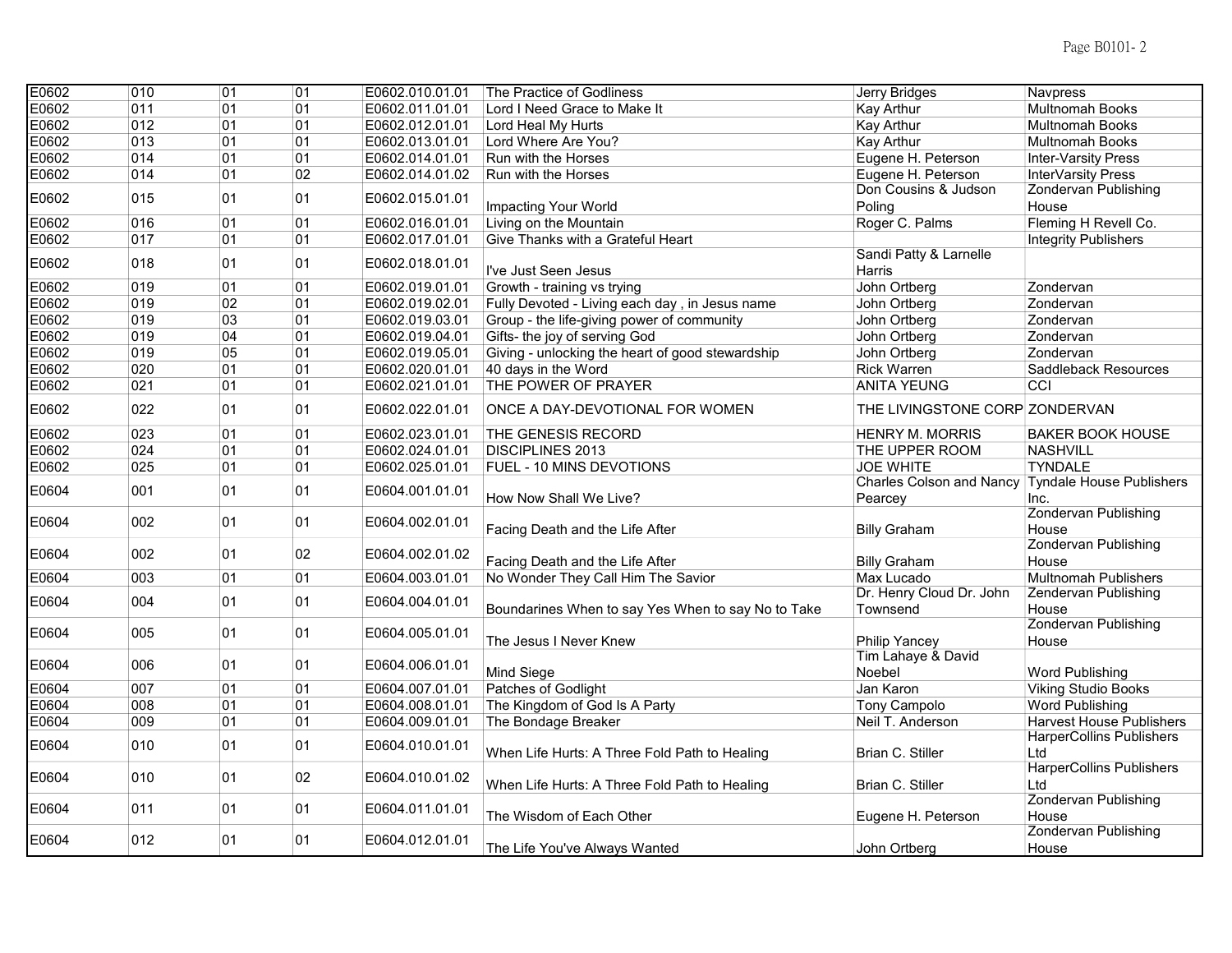| E0604 | 013 | 01 | 01 | E0604.013.01.01 | How to Be a Christian in Canada Today                                          | Brian C. Stiller            | <b>Harper Collins Publishers</b><br>Ltd |
|-------|-----|----|----|-----------------|--------------------------------------------------------------------------------|-----------------------------|-----------------------------------------|
|       |     |    |    |                 |                                                                                |                             | <b>Thomas Nelson Publishers</b>         |
| E0604 | 014 | 01 | 01 | E0604.014.01.01 | The Rest of Your Life                                                          | Patrick M. Morley           | Inc                                     |
| E0604 | 014 | 01 | 02 | E0604.014.01.02 |                                                                                |                             | <b>Thomas Nelson Publishers</b>         |
|       |     |    |    |                 | The Rest of Your Life                                                          | Patrick M. Morley           | Inc                                     |
| E0604 | 015 | 01 | 01 | E0604.015.01.01 |                                                                                |                             | Zondervan Publishing                    |
|       |     |    |    |                 | Honest to God?                                                                 | <b>Bill Hybels</b>          | House<br>Zondervan Publishing           |
| E0604 | 015 | 01 | 02 | E0604.015.01.02 | Honest to God?                                                                 | <b>Bill Hybels</b>          | House                                   |
| E0604 | 016 | 01 | 01 | E0604.016.01.01 | Forging a Real World Faith                                                     | <b>Gordon Macdonal</b>      | <b>Oliver Nelson</b>                    |
| E0604 | 017 | 01 | 01 | E0604.017.01.01 | Inside Out                                                                     | Larry Crabb                 | <b>Nav Press</b>                        |
| E0604 | 018 | 01 | 01 | E0604.018.01.01 | Shattered Dreams - God's unexpected pathway to JOY                             | Larry Crabb                 | <b>Water Brook Press</b>                |
| E0604 | 019 | 01 | 01 | E0604.019.01.01 | <b>Active Spirituality</b>                                                     | Charles R. Swindoll         | <b>Word Publishing</b>                  |
| E0604 | 020 | 01 | 01 | E0604.020.01.01 | <b>Dropping Your Guard</b>                                                     | Charles R. Swindoll         | <b>Word Publishing</b>                  |
|       |     |    |    |                 |                                                                                | Dr. Paul Brand Philip       | Zondervan Publishing                    |
| E0604 | 021 | 01 | 01 | E0604.021.01.01 | Fearfully and Wonderfully Made                                                 | Vancey                      | House                                   |
|       |     |    |    |                 |                                                                                | Henry T. Blackaby, Tom      | Broadman & Holman                       |
| E0604 | 022 | 01 | 01 | E0604.022.01.01 | The Man God Uses                                                               |                             | Publishers                              |
|       |     |    |    |                 |                                                                                | Blackaby                    | Tyndale House Publishers,               |
| E0604 | 023 | 01 | 01 | E0604.023.01.01 |                                                                                |                             | INC.                                    |
|       |     |    |    |                 | <b>True Spirituality</b>                                                       | Francis A. Schaeffer        |                                         |
| E0604 | 024 | 01 | 01 | E0604.024.01.01 | The Mature Man                                                                 | David Dewitt                | Vision House Publishing                 |
| E0604 | 025 | 01 | 01 | E0604.025.01.01 | The Pressure's Off                                                             | Larry Crabb                 | <b>Waterbrook Press</b>                 |
| E0604 | 026 | 01 | 01 | E0604.026.01.01 | The God Chasers                                                                | <b>Tommy Tenney</b>         | Destiny Image Publishers                |
| E0604 | 026 | 02 | 01 | E0604.026.02.01 | <b>Extreme The God Chasers</b>                                                 | <b>Tommy Tenney</b>         | Destiny Image Publishers                |
| E0604 | 027 | 01 | 01 | E0604.027.01.01 | It's NOT about me                                                              | Max Lucado                  | <b>Integrity Publishers</b>             |
| E0604 | 028 | 01 | 01 | E0604.028.01.01 | The Power of Faith for Teens                                                   |                             | <b>Ideals Publications</b>              |
| E0604 | 029 | 01 | 01 | E0604.029.01.01 | The Power of Love for Teens                                                    |                             | <b>Ideals Publications</b>              |
| E0604 | 030 | 01 | 01 | E0604.030.01.01 | The God Catchers                                                               | <b>Tommy Tenney</b>         | <b>Thomas Nelson Publishers</b>         |
|       |     |    |    |                 |                                                                                |                             | Zondervan Publishing                    |
| E0604 | 031 | 01 | 01 | E0604.031.01.01 | <b>Hiding from Love</b>                                                        | John Townsend               | House                                   |
| E0604 | 032 | 01 | 01 | E0604.032.01.01 | <b>Holy Ambition</b>                                                           | Chip Ingram                 | Moody Publishers                        |
|       |     |    |    |                 |                                                                                |                             |                                         |
| E0604 | 033 | 01 | 01 | E0604.033.01.01 | A Living Loving Way - Christian Maturity & the Spirit's Power Herman h. Riffel |                             | Bethany Fellowship Inc.                 |
| E0604 | 034 | 01 | 01 | E0604.034.01.01 | Daring to Draw Near                                                            | John White                  | <b>Inter-Varsity Press</b>              |
| E0604 | 035 | 01 | 01 | E0604.035.01.01 | The Fight                                                                      | John White                  | <b>Inter-Varsity Press</b>              |
| E0604 | 036 | 01 | 01 | E0604.036.01.01 | The Great Human Race                                                           | Knute Larson                | <b>Victor Books</b>                     |
| E0604 | 038 | 01 | 01 | E0604.038.01.01 | Thinking and Acting like a Christian                                           | <b>Bruce Lockerbie</b>      | <b>Multmomah Press</b>                  |
| E0604 | 039 | 01 | 01 | E0604.039.01.01 | nothing to fear - The Key to Cancer Survival                                   | <b>Larry Burkett</b>        | Moody Publishers                        |
| E0604 | 039 | 01 | 02 | E0604.039.01.02 | nothing to fear - The Key to Cancer Survival                                   | <b>Larry Burkett</b>        | Moody Publishers                        |
|       |     |    |    |                 |                                                                                |                             | Christian Fellowship                    |
| E0604 | 041 | 01 | 01 | E0604.041.01.01 | A Balanced Christian Life                                                      | Watchman Nee                | Publishers Inc.                         |
| E0604 | 042 | 01 | 01 | E0604.042.01.01 | <b>Living Free</b>                                                             | Jimmy Ray Lee               | <b>Baker Book House</b>                 |
| E0604 | 043 | 01 | 01 | E0604.043.01.01 | The Christian's Secret of a Happy Life                                         | <b>Hannah Whitall Smith</b> | Barbour and Company Inc.                |
|       |     |    |    |                 |                                                                                | Dr. Henry Cloud and Dr.     | <b>Zondervan Publishing</b>             |
| E0604 | 044 | 01 | 01 | E0604.044.01.01 | 12 Christian Beliefs -- that can drive you crazy                               | John Townsend               | House                                   |
|       |     |    |    |                 |                                                                                |                             | <b>Zondervan Publishing</b>             |
| E0604 | 045 | 01 | 01 | E0604.045.01.01 |                                                                                | <b>Bill Hybels</b>          |                                         |
|       |     |    |    |                 | Holy Discontent                                                                |                             | House                                   |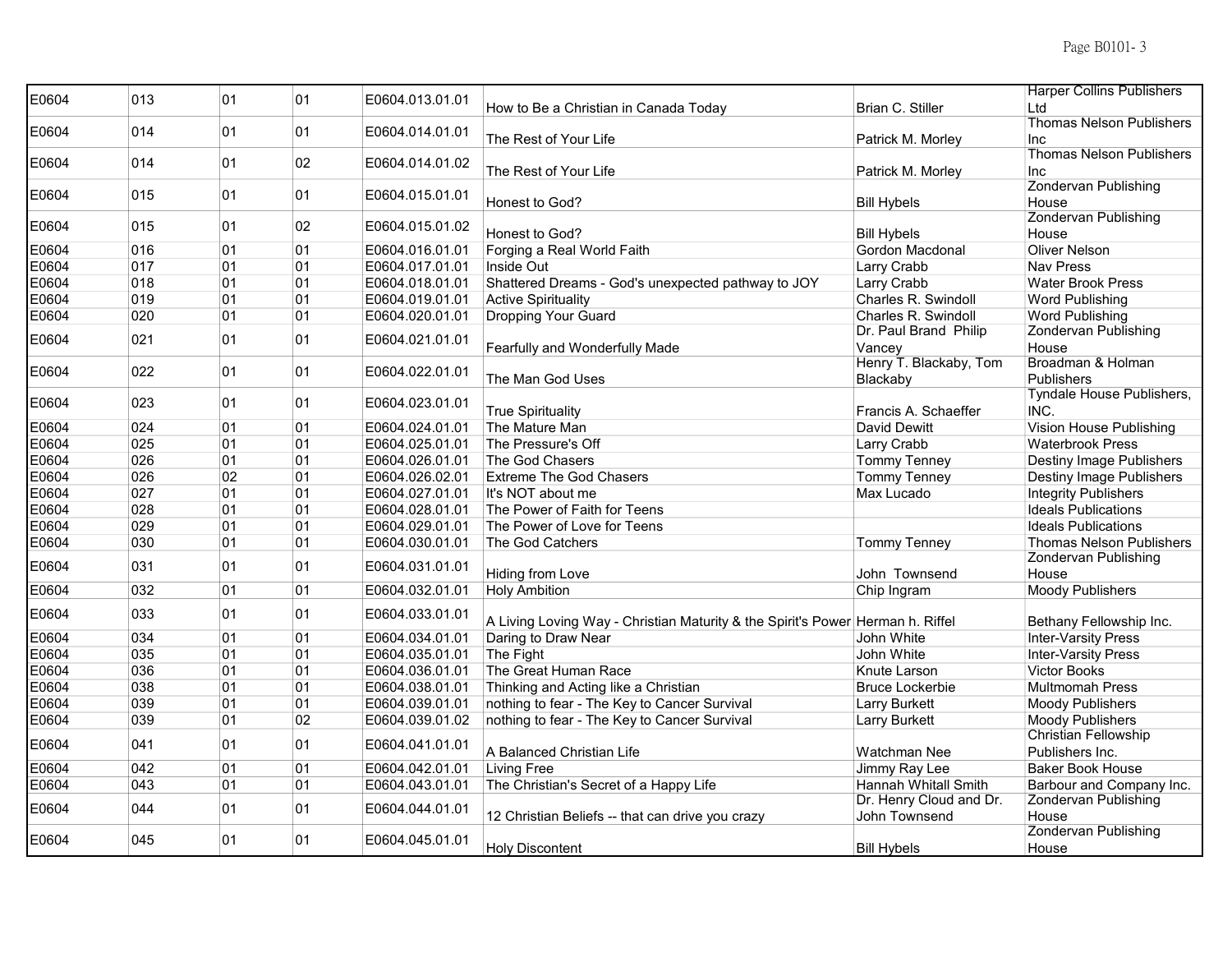| E0604 | 046 | 01 | 01 | E0604.046.01.01 | The Price of Neglect                           | A.W. Tozer               | <b>Christian Publications</b>     |
|-------|-----|----|----|-----------------|------------------------------------------------|--------------------------|-----------------------------------|
| E0604 | 047 | 01 | 01 | E0604.047.01.01 | Enjoying Intimacy with God                     | J. Oswald Sanders        | <b>Moody Press</b>                |
| E0604 | 048 | 01 | 01 | E0604.048.01.01 |                                                |                          | <b>Zondervan Publishing</b>       |
|       |     |    |    |                 | Killing Giants Pulling Thorns                  | Charles R. Swindoll      | House                             |
| E0604 | 049 | 01 | 01 | E0604.049.01.01 |                                                | Gary Chapman, Jennifer   |                                   |
|       |     |    |    |                 | The Five Languages of Apology                  | Thomas                   | Northfield Publishing             |
| E0604 | 049 | 01 | 02 | E0604.049.01.02 |                                                | Gary Chapman, Jennifer   |                                   |
|       |     |    |    |                 | The Five Languages of Apology                  | Thomas                   | Northfield Publishing             |
| E0604 | 050 | 01 | 01 | E0604.050.01.01 | Was Canada ever Chrisitian and other essay     | Brian c. Stiller         | <b>Faith Today Publications</b>   |
| E0604 | 051 | 01 | 01 | E0604.051.01.01 | Fabricated Man - the ethics of genetic control | Paul Ramsey              | <b>Yale University Press</b>      |
| E0604 | 052 | 01 | 01 | E0604.052.01.01 | The Presence- the God who delivers and guides  | Bruce Larson             | Harper & Row Publishers           |
| E0604 | 053 | 01 | 01 | E0604.053.01.01 | Losing God                                     | Micahel Paul Gallagher   | <b>Twenty- Third Publications</b> |
| E0604 | 054 | 01 | 01 | E0604.054.01.01 |                                                |                          | <b>Tyndale House Publishers</b>   |
|       |     |    |    |                 | How to be a People Helper                      | Gary R. Collins          | Inc.                              |
| E0604 | 055 | 01 | 01 | E0604.055.01.01 | <b>Putting Away Childish Things</b>            | David A. Seamands        | Victor Books                      |
| E0604 | 056 | 01 | 01 | E0604.056.01.01 | <b>Ordering Your Private World</b>             | Gordon Macdonal          | <b>Thomas Nelson Publishers</b>   |
| E0604 | 057 | 01 | 01 | E0604.057.01.01 | People under Pressur                           | Michael Cole             | Scripture Union                   |
| E0604 | 058 | 01 | 01 | E0604.058.01.01 | <b>Trvaling Light</b>                          | Max Lucado               | W Publishing Group                |
| E0604 | 059 | 01 | 01 | E0604.059.01.01 | Believe and Belong                             | <b>Bruce Larson</b>      | Power Books                       |
| E0604 | 060 | 01 | 01 | E0604.060.01.01 | Life of the Beloved                            | Henri J.M. Nouwen        | Crossroad                         |
|       |     |    |    |                 |                                                |                          | <b>Zondervan Publishing</b>       |
| E0604 | 061 | 01 | 01 | E0604.061.01.01 | Ten Secrets for the Man in the Mirror          | Patrick Morley           | House                             |
| E0604 | 062 | 01 | 01 | E0604.062.01.01 | The Pursuit of Holiness                        | Jerry Bridges            | <b>Nav Press</b>                  |
| E0604 | 062 | 01 | 02 | E0604.062.01.02 | The Pursuit of Holiness                        | Jerry Bridges            | <b>Nav Press</b>                  |
| E0604 | 063 | 01 | 01 | E0604.063.01.01 | The Young Traveler's gift                      | Andy Andrews             | Thomas Nelson Inc                 |
| E0604 | 064 | 01 | 01 | E0604.064.01.01 | <b>Overcoming Anxiety</b>                      | <b>Gary Collins</b>      | Vision House Publishing           |
| E0604 | 065 | 01 | 01 | E0604.065.01.01 | Faith and Learning                             | <b>Alexander Miller</b>  | <b>Association Press</b>          |
| E0604 | 066 | 01 | 01 | E0604.066.01.01 | My Dear Son                                    | Colin Urquhart           | Hodder & Stoughton                |
| E0604 | 067 | 01 | 01 | E0604.067.01.01 | <b>Fit Bodies Fat Minds</b>                    | Os Guinnes               | <b>Baker Book House</b>           |
| E0604 | 068 | 01 | 01 | E0604.068.01.01 | The Opening of the Christian Mind              | David W. Gill            | <b>Inter-Varsity Press</b>        |
| E0604 | 069 | 01 | 01 | E0604.069.01.01 | Faith in the Real World                        | <b>Bill Hybels</b>       | Hodder & Stoughton                |
| E0604 | 070 | 01 | 01 | E0604.070.01.01 | Making all things New                          | Henri J. M. Nouwen       | Happer & Row Publisher            |
| E0604 | 071 | 01 | 01 | E0604.071.01.01 | Putting the Soul Back in Psychology            | John White               | <b>Inter-Varsity Press</b>        |
| E0604 | 072 | 01 | 01 | E0604.072.01.01 | When Your're Confused & Uncertain              | Gene A. Getz             | Regal Books                       |
| E0604 | 074 | 01 | 01 | E0604.074.01.01 | The God of All Comfort                         | Hannah Whitall Smith     | <b>Moody Press</b>                |
| E0604 | 075 | 01 | 01 | E0604.075.01.01 | How to win Over Loneliness                     | John Haggai              | <b>Harvest House Publishers</b>   |
| E0604 | 076 | 01 | 01 | E0604.076.01.01 | What the Cross Means to Me                     | Max Lucado               | <b>Harvest House Publishers</b>   |
|       |     |    |    |                 |                                                | Stan Toler & Debra Whit  |                                   |
| E0604 | 077 | 01 | 01 | E0604.077.01.01 | The Richest Person in the World                | Smith                    | <b>Harvest House Publishers</b>   |
| E0604 | 078 | 01 | 01 | E0604.078.01.01 | Blow Away the Black Clouds                     | <b>Florence Littauer</b> | <b>Harvest House Publishers</b>   |
|       |     |    |    |                 |                                                |                          | <b>Zondervan Publishing</b>       |
| E0604 | 079 | 01 | 01 | E0604.079.01.01 | <b>Strictly Personal</b>                       | Eugenia Pricew           | House                             |
| E0604 | 080 | 01 | 01 | E0604.080.01.01 | God in Man's Experience                        | <b>Leonard Griffith</b>  | Hodder & Stoughton                |
|       |     |    |    |                 |                                                |                          | Zondervan Publishing              |
| E0604 | 081 | 01 | 01 | E0604.081.01.01 | Dare to live Now                               | <b>Bruce Larson</b>      | House                             |
|       |     |    |    |                 |                                                |                          | William b. Eerdmans               |
| E0604 | 082 | 01 | 01 | E0604.082.01.01 | Union with Christ                              | Lewis B. Smedes          | Publishing co.                    |
| E0604 | 083 | 01 | 01 | E0604.083.01.01 | The Grace Awakening                            | Charles R. Swindoll      | <b>Word Publishing</b>            |
|       |     |    |    |                 |                                                |                          |                                   |